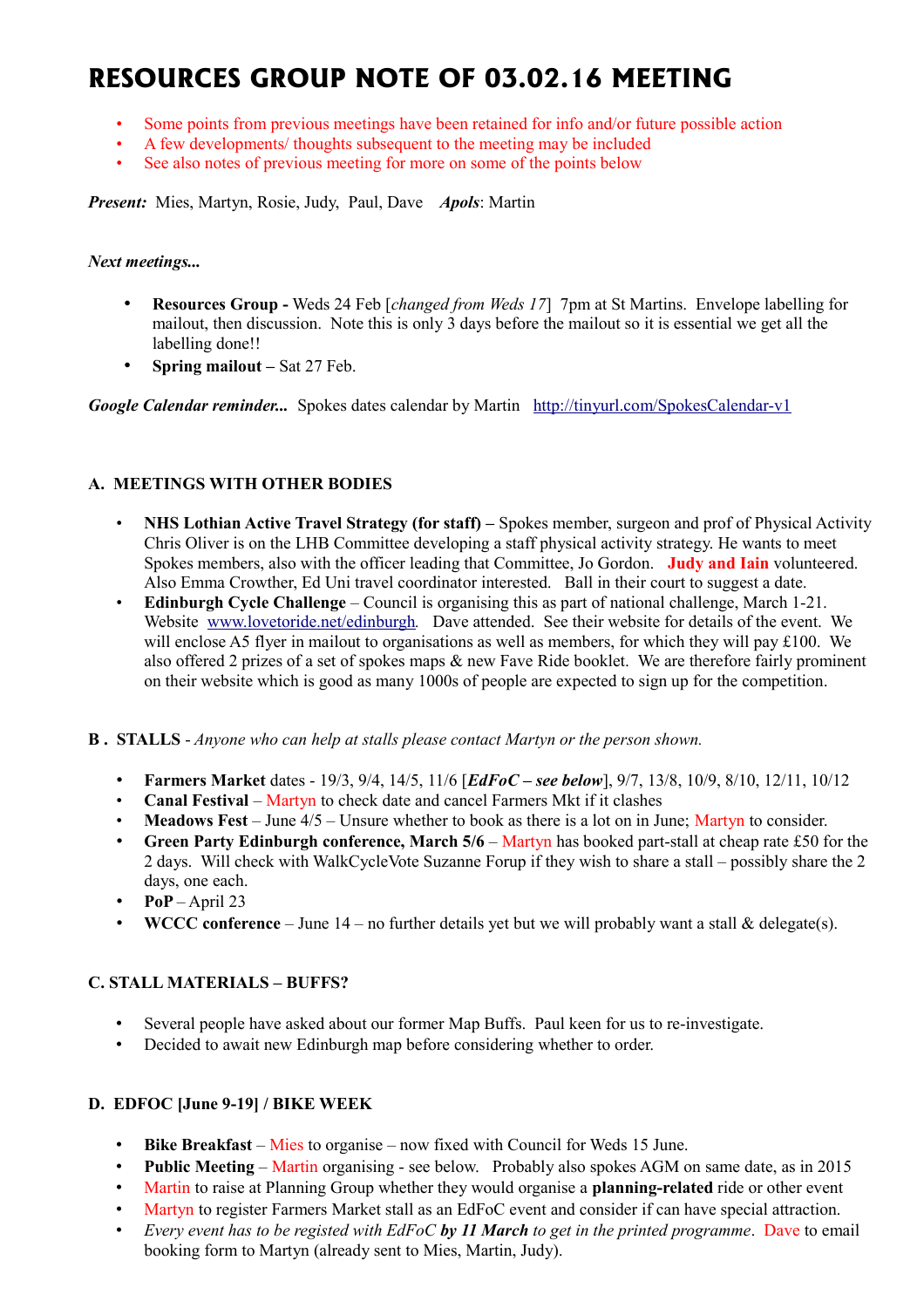# **F. TRAFFIC COUNT**

- Martin suggested idea used in Bristol photo every cyclist passing and then produce a multi-purpose analysis – e.g.  $M/F$ , helmets, children carried, etc, etc – the categories can be finalised after the event, by inspecting the photos. This would be one-off, not regular, and could be on same day as normal count. Martin volunteered to organise; we could also seek other photographers, to cover more than one location.
- Dave suggested we should also do same at another time and location, as commuters may well be different to people who use their bikes during the day. Suggestion: Dalry Rd lunchtime and/or say 1-3pm.
- NB in addition to the photo-ing, we'd need someone to do the analysis, prepare a report. Could be quite a big job, but might be an excellent student project, having the ready-made data set of photos.

## **F. SPOKES MAPS**

- New Glasgow edition delayed since late 2014. Likely to be on tearproof paper, but at increased cost. Electronic version already downloadable for smartphones.
- New Edinburgh edition expected Spring 2016. Will be on new base map (XYZ) to allow electronic version as well as paper. 'Maps Summit' Feb 9 (Tim/Ian/David(Langworth)/Dave) should get release date clearer.

## **G. ONLINE JOINING AND RENEWAL**

• **Clair**, computing adviser at Ed Uni, working on this. Dave & Christine to meet Clair. Further delay as the proposed software GroupSpaces now no longer has technical support (it is still operating for those who use it, but no updates or problem-solving available).

## **H. SPOKES STATUS**

- AGM agreed set up working group of Paul, Ian, Sandy, Dave [with power to coopt others] to progress Spokes becoming a SCIO [http://www.scvo.org.uk/setting-up-a-charity/decide-on-a-structure/scottish](http://www.scvo.org.uk/setting-up-a-charity/decide-on-a-structure/scottish-charitable-incorporated-organisation/)[charitable-incorporated-organisation/](http://www.scvo.org.uk/setting-up-a-charity/decide-on-a-structure/scottish-charitable-incorporated-organisation/)
- Spokes objectives modifications to suit SCIO needs circulated to members, with no feedback except punctuation etc, so we can use these. Draft modification of model SCIO constitution still to be done by Dave for the working group (probably not till after mailout).
- Martin suggested consideration of a category of 'supporter' who are not members like most (all?) Sustrans adherents are – in case this might simplify the bureaucracy.

## **J. MOTORIST AWARENESS CAMPAIGN – DRIVERS' CYCLE AWARENESS VIDEO**

- There is a videos page on our website, with links to Bryce's videos click the *videos* tab or go straight to *[www.spokes.org.uk/videos](http://www.spokes.org.uk/videos)*.
- David Gardiner of Laidback Bikes/ Vantage Creative produced A4-folded leaflet. Once finalised it will go in a spokes mailout to all orgs and members [approx 3000], plus further (see below).
- Edinburgh and West Lothian sixth form pre-driver sessions 2015 showed draft video and leaflet (printed B/W by Dave). 2000 students saw it at WL, a few 100 at Edinburgh. Our volunteers were – Martin, Martyn, Brian Curtis, Donald Urquhart.
	- Martin has had preliminary police contact for WL 2016.
	- Brian has written to Edinburgh Council with suggestions for next year. Format at WL v successful, less so at Edinburgh where video not shown to the whole group.
- Mies informing Fyfe's of use of video so far and seeking any feedback on the leaflet & video.
- Martin to organise a meeting (Mies, Martyn, Dave, David G, Bryce M, Brian C, Donald U). Agenda...
	- Finalise leaflet and video
	- Decide on further distribution/uses of the leaflet (which also advertises the video), beyond the above circulation in Spokes mailout. We have list from 2 years ago of driving schools & other relevant orgs.
	- Decide on numbers of leaflet to be printed, given all proposed uses of it.
	- Discuss press/ media publicity
	- We discovered the website <https://www.driving-instructor.tv/>thanks to this article... [http://www.theguardian.com/environment/bike-blog/2014/nov/11/the-film-teaching-driving](http://www.theguardian.com/environment/bike-blog/2014/nov/11/the-film-teaching-driving-instructors-to-understand-cyclists)[instructors-to-understand-cyclists.](http://www.theguardian.com/environment/bike-blog/2014/nov/11/the-film-teaching-driving-instructors-to-understand-cyclists) Could try to get links to our materials on that site.
	- WL and Edinburgh 6th-former events 2016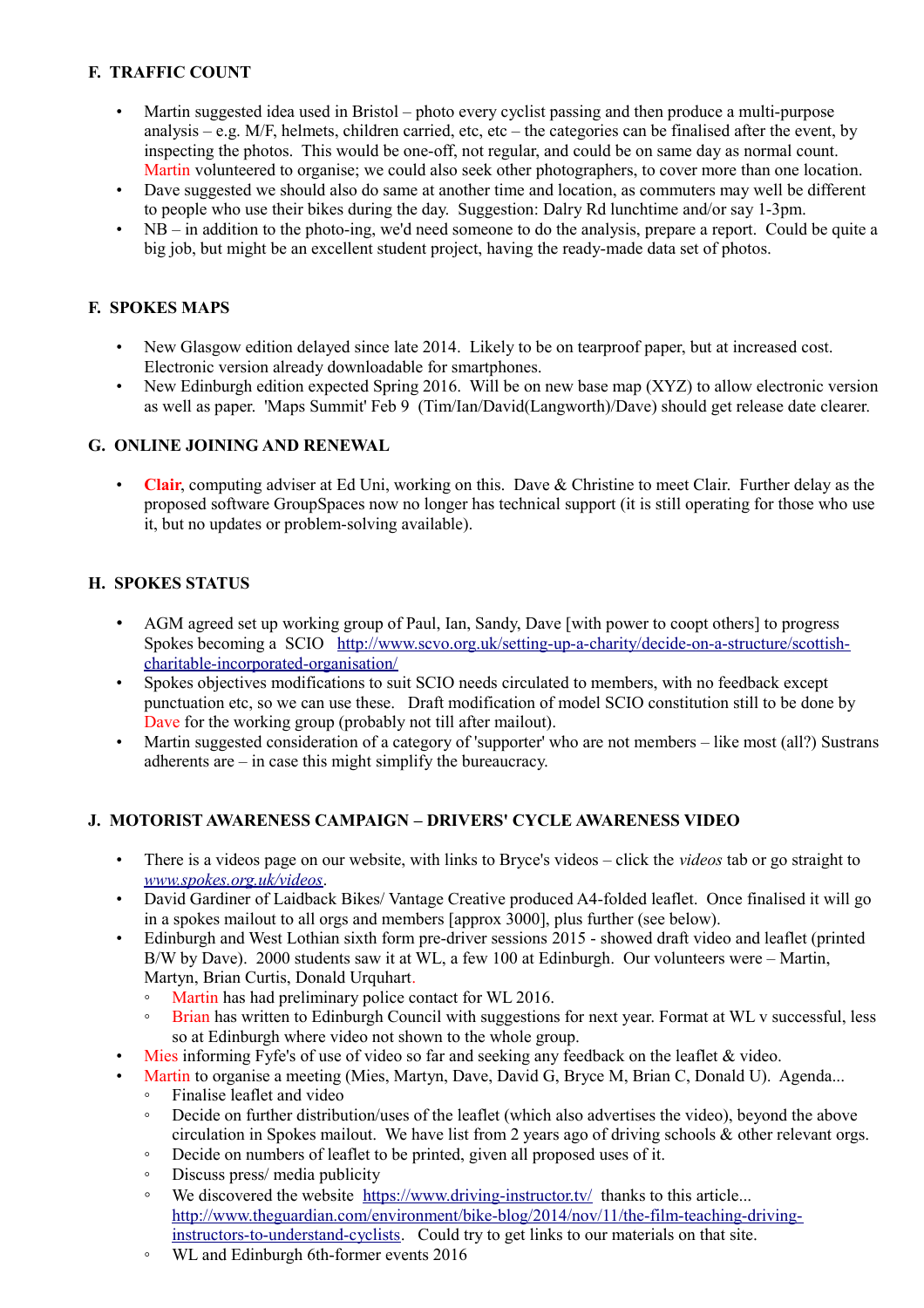#### **K. SPOKES PUBLIC MEETINGS**

- **Spring 2016 meeting** Hustings mtg for the May Holyrood elections, expected audience 100-120.
	- Martin organising. Date now fixed for Mon 21 March.1
	- Request to speak from an independent candidate (for N Ed seat) and may get other requests. Agreed that main speakers will be only those representing parties with seats in Holyrood, but others welcome to participate as part of the audience and hand out leaflets during coffee period if they wish.
	- Premises St Brides. Cost £100 + £1.50 each for tea/biscuits (we are not allowed to do the catering). Ordered 60 tea/coffee. Cheque sent by Paul.
	- Website article - [www.spokes.org.uk/2015/12/spokes-holyrood-hustings-2016](http://www.spokes.org.uk/2015/12/spokes-holyrood-hustings-2016)
	- PA system needed if possible Ian contacting Bike Station.
- **Summer 2016 meeting** during EdFoC week
	- Martin to organise
	- Probably June 13
	- Topic Cycling and Health to include both physical activity and pollution aspects
	- Speakers aim for panel of 3 with a relevant politician, campaigner and medic. Invited Cllr Cammy Day, FOE Emilia Hanna (yes), Prof Chris Oliver (yes); and chair Helen Zealley, Spokes member, former Director of Public Health in NHS Lothian, and involved in many environmental orgs.
	- *Mtg date/place (and speakers if poss) must be fixed by 11 March to get in EdFoC programme*.
- **Autumn 2016 –** Martin suggested provisional early booking for Augustine, as they get booked up early. Most suitable week in relation to probable mailout date is week beginning 21 November (Mon-Thurs)

## **L. SUPERMARKETS PROJECT**

Iain circulated email with initial draft ideas for Good Practice Guide]

- **Report on the initial survey** is now complete and online at [spokes.org.uk](http://spokes.org.uk/) : documents : spokes projects : supermarkets or click here [www.spokes.org.uk/documents/papers-documents/supermarkets-project.](http://www.spokes.org.uk/documents/papers-documents/supermarkets-project/)
- **Next step is to produce good practice guide, to be used as follows...**
	- to enable members to lobby their local supermarket, by individuals on their own initiative.
	- to contact local regional managers of all supermarket chains, with the aim to find at least one willing to undertake an exemplary project covering all their stores – this would need one or more people within Resources Group (or other in Spokes) to take this on. The person could then potentially also work with locals from the above bullet point.
	- This is an innovative project for which we could almost certainly get grant assistance if necessary if we decide to take it further in a ways that needs significant funding, as we did with the tenements project – e.g. Sestran or Cycling Scotland or SCSP cash (via Ed Council). This might be particularly helpful if any supermarket chain takes up the project and works with us, or if we organise local members lobbying their stores on a wide scale.
- **Producing the Good Practice Guide...**
	- Katherine prepared proposed document structure on website at the above link. It proposes taking account of different types of shops – supermarkets with car parks; onstreet small supermarkets and other local shops; shopping malls (bikes often banned but there is a good precedent in plans for the new St James Quarter development, where bikes will be allowed through the mall galleries, pushed, from Picardy Place to St Andrew Square, including in the lifts).
	- Main emphasis to be on a standard rack, and how to install it properly, rather showing a whole range of unlikely alternatives. A standard rack also more likely to get Council planning approval without hassle when supermarkets apply for permission. Anyone with comments/suggestions please pass to them.
	- To get details from Ed Council as to their standard rack design & installation criteria [Sheffield rack with additional lower horizontal barl. Our recommendation could be based on that, with any changes – e.g. pointing out need for wide spacing to allow for shopping panniers [what about trailers?]. Also to find where the Council sources racks – ideal if local source.
	- **Iain** sent initial draft ideas discussed briefly. Good basis for leaflet, but more work needed. Mies has sent Iain comments. Dave to email Iain with further suggestions (probably after mailout).